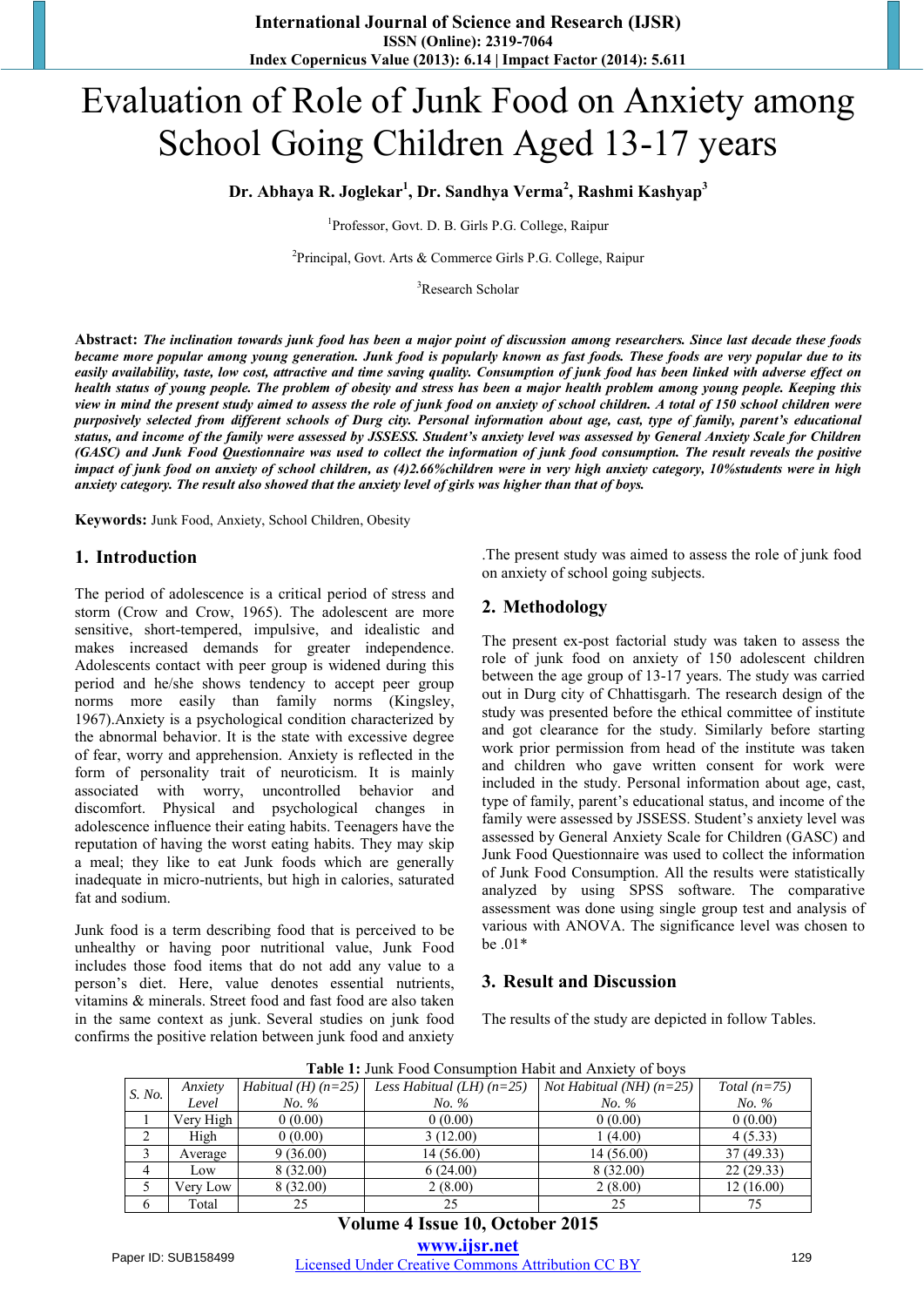#### **International Journal of Science and Research (IJSR) ISSN (Online): 2319-7064 Index Copernicus Value (2013): 6.14 | Impact Factor (2014): 5.611**

Anxiety level and junk food consumption habit of school going children (Boys) are depicted in Table No.1.The result shows that among junk food habitual boys 36% had average, 32% had low and 32% had very low anxiety levels. Whereas, among less habitual boys 12% had high, 56% had average, 24% had low and 0nly 8 % had very low anxiety levels and among not habitual boys 4% had high, 56% had average, 32% had low and 8% had very low anxiety.

|   | S. No. Anxiety Level | Habitual $(H)$ (n=25) | Less Habitual $(LH)$ (n=25) | Not Habitual (NH) $(n=25)$ | Total $(n=75)$ |  |  |
|---|----------------------|-----------------------|-----------------------------|----------------------------|----------------|--|--|
|   |                      | No. $%$               | No. $%$                     | No. $%$                    | No. $%$        |  |  |
|   | Very High            | 2(8.00)               | (4.00)                      | 1(4.00)                    | 4(5.33)        |  |  |
|   | High                 | 6(24.00)              | 3(12.00)                    | 2(8.00)                    | 11 (14.67)     |  |  |
|   | Average              | 8 (32.00)             | 10(40.00)                   | 13 (52.00)                 | 31(41.33)      |  |  |
| 4 | Low                  | 7(28.00)              | 5(20.00)                    | 7(28.00)                   | 19 (25.33)     |  |  |
|   | Verv Low             | 2(8.00)               | 6(24.00)                    | 2(8.00)                    | 10(13.33)      |  |  |

Anxiety and junk food consumption habit of school going children (Girls) are depicted in Table No.2.The result shows that 8% junk food habitual girls had very high level of anxiety, 24% had high, 32% had average, 28% had low and 8% had very low anxiety. Whereas among less habitual girls 4% had very high, 12%had high, 40% had average, 20% had low and 24% had very low anxiety. And among not habitual girls 4% had very high, 8% had high, 52% had average, 28% had low and only 8% had very low anxiety.

**Table 3:** Comparative Analysis of Subjects as per Their Anxiety Category

| S.<br>No.     | Anxiety<br>Level | Boys $(n=75)$<br>No. $%$ | Girls $(n=75)$<br>No. $%$ | Total $(n=150)$<br>No. $%$ |
|---------------|------------------|--------------------------|---------------------------|----------------------------|
|               | Very High        | 0(0.00)                  | 4(5.33)                   | 4(2.66)                    |
| 2             | High             | 4(5.33)                  | 11 (14.67)                | 15(10.00)                  |
| $\mathcal{E}$ | Average          | 37(49.33)                | 31 (41.33)                | 68 (45.33)                 |
| 4             | Low              | 22(29.33)                | 19 (25.33)                | 41 (27.33)                 |
| 5.            | Very Low         | 12(16.00)                | 10(13.33)                 | 22(14.66)                  |

The Anxiety Level of school going children is depicted in table No.3 which shows that Anxiety Score 42 & above which is Very High Anxiety but no Boys were found of this Level and only 4 Girls out of 75 which were get this marks. Total 4 boys and 11 girls out of 75 each, were High Level of Anxiety. There were Score between 33-41 for Boys and 35- 41 for Girls. 37 Boys and 31 Girls out of 75 each were Average Anxiety which was Anxiety Score between 18-32 for boys and 22-34 for girls. There were 22 Boys and 19 Girls were Low Anxiety which was getting Score between 10-17 for boys and 15-21 for girls. And 12 Boys and 10 Girls were Very Low Anxiety which Score was between 9 & below for boys and 14 & below for girls.

**Table 4:** Comparative analysis of Mean, S.D. and t-value of Anxiety in Subjects on the Basis of Tendency of consumption of Junk Food

|                        |     | Anxiety |      | $\cdot$ <sub>t</sub> |  |
|------------------------|-----|---------|------|----------------------|--|
| <b>Tendency to Eat</b> | N   |         |      |                      |  |
| <b>Junk Food</b>       |     | Mean    | S.D. |                      |  |
| Habitual               | 100 | 26.93   | 7.32 | $5.67**$             |  |
| Less Habitual          | 100 | 20.95   | 7.58 |                      |  |
| Habitual               | 100 | 26.93   | 7.32 | $9.38**$             |  |
| Non Habitual           | 100 | 16.72   | 8.03 |                      |  |
| Less Habitual          | 100 | 20.95   | 7.58 | $3.82**$             |  |
| Non Habitual           | 100 | 16.72   | 8.03 |                      |  |

\*\* Significant at .01 level

Table No. 4, reveals the anxiety level of all subjects on the basis of their junk food consumption. It can be stated that subjects who were habituated to junk food had more anxiety level (M=26.93) as compared to subjects who were less habitual towards junk food (M=20.95). The reported  $t=5.67$ , statistically confirms this finding.

Table 4 also reveals that subjects who were habituated to junk food were more anxious (M=26.93) as compared to subjects who were non habituated towards junk food  $(M=16.92)$ . The reported t=9.38, statistically confirms this finding. Entries reported in table No.4 also shows that subjects who were less habituated to junk food were more anxious (M=20.95) as compared to subjects who were non habituated towards junk food (M=16.92). The reported t=3.82, statistically confirms this finding.

**Table 5:** ANOVA test between subjects effect

| Source            | Sum of<br>square | df  | $ \overline{\text{Mean Square}} _F$ ratio <sup>r</sup> |        | Remark |  |
|-------------------|------------------|-----|--------------------------------------------------------|--------|--------|--|
| Gender            | 459.38           |     | 459.38                                                 | 481.03 | 0.01   |  |
| Food Habit        | 27.04            | 2   | 13.52                                                  | 14.15  | 0.01   |  |
| Gender*Food Habit | 347.58           | 24  | 14.48                                                  | 15.16  | 0.01   |  |
| Error Term        | 137.52           | 144 | 0.96                                                   |        |        |  |
| <b>Total</b>      |                  |     |                                                        |        |        |  |

 Comparing results on ANOVA it was significant at 0.01 levels (Table no.5). This test would be applicable whenever the no. of sample would be more and there will be cross queries.

## **4. Conclusion**

The primary purpose of this study was to investigate the relationship between anxiety levels, gender and junk food habit of school going children. Findings show that girl's anxiety level was higher than boys. As it is a known fact that girls have been always afraid of fail; each testing situation has been considered as a possible chance of failure. Therefore the anxiety level was higher in girls. Whereas boys least bother about the results as compared to girls. We found positive correlation between junk food consumption and anxiety of school children. Several studies in this field reported that, anxiety was higher only in those males who have to take responsibility of their family. It can be concluded that changed life style, academic pressure, pressure of coaching classes, admission in good institution, peer pressure and parents expectation are major factors